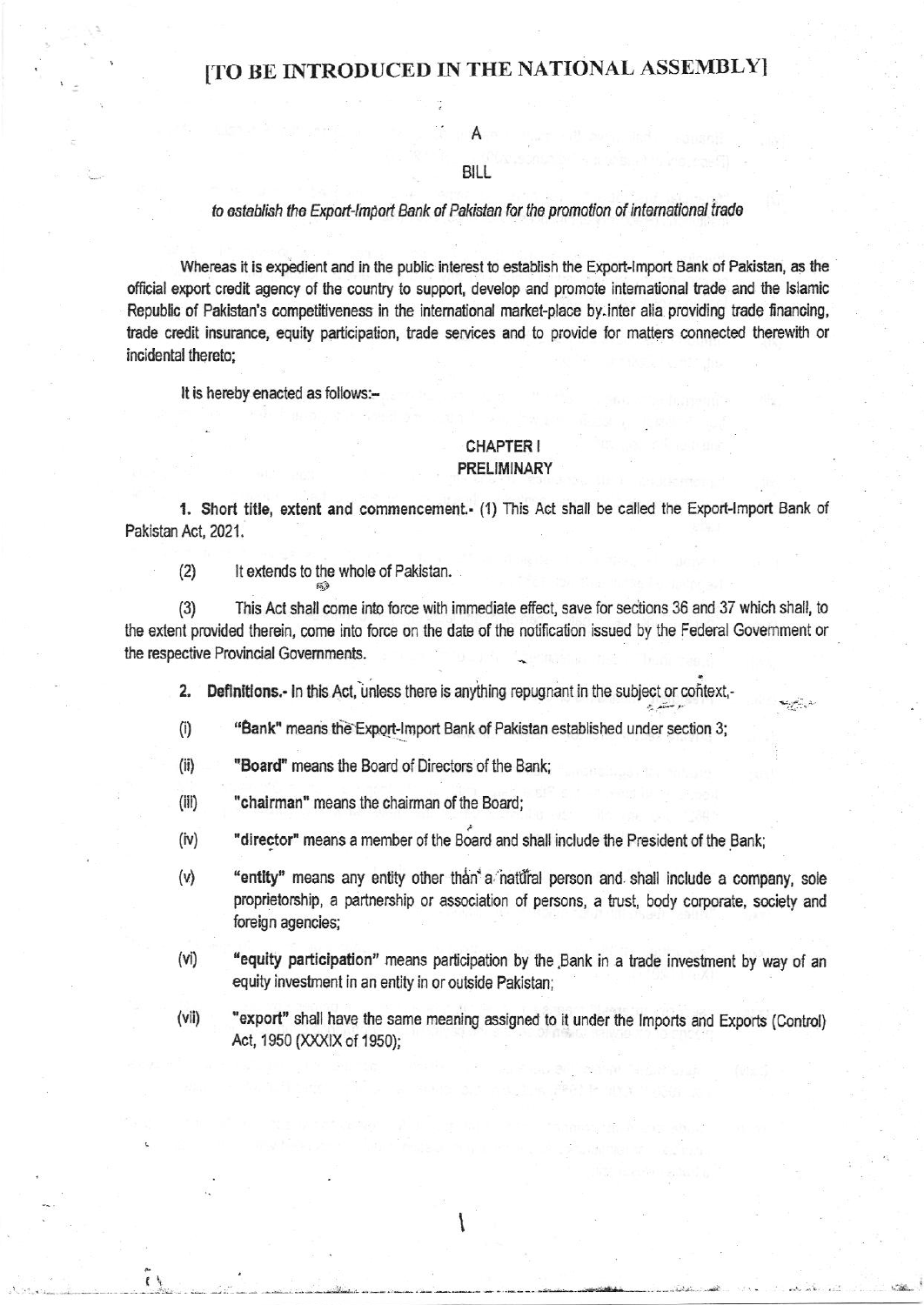- $(viii)$ "finance" shall have the same meaning assigned to it under the Financial Institutions (Recovery of Finances) Ordinance, 2001 (XLVI of 2001);
- $(ix)$ "financial institution" shall have the same meaning assigned to it under the Financial Institutions (Recovery of Finances) Ordinance, 2001 (XLVI of 2001);
- "foreign agencies" means any national, provincial, state or local government of a foreign  $(x)$ country or any political sub-division and any agency thereof, including but not limited to a foreign export credit agency;
- $(xi)$ "import" shall have the same meaning assigned to it under the Imports and Exports (Control) Act, 1950 (XXXIX of 1950);
- $(xii)$ "international trade" means the export or export-oriented import of goods and services to and from Pakistan in accordance with laws for the time being in force and shall include re-export and merchanting trade;
- $(xiii)$ "international trade schemes" means any existing or future funds, schemes and programs that are launched and implemented for the support, development and promotion of international trade:
- $(xiv)$ "negotiable instrument" shall have the same meaning as is assigned to it under the Negotiable Instruments Act, 1881 (XXVI of 1881);
- $(xv)$ "person" includes a natural person or any legal entity, in or outside Pakistan;
- "prescribed" means prescribed by rules or regulations made under this Act;  $(xvi)$
- (xvii) "President" means the chief executive officer of the Bank appointed under section 15;
- (xviii) "private sector director" means a director appointed under section 17;
- $(xix)$ "prudential regulations" means the rules, regulations, directions, orders and circulars issued, from time to time, by the State Bank under the Banking Companies Ordinance, 1962 (LVII of 1962) and any other law administered by the State Bank and constituting the regulatory framework applicable to the Bank:
- "regulations" means regulations made under-section 43;  $(xx)$
- "rules" mean the rules made under section 42:  $(xxi)$

 $\tilde{\mathfrak{c}}$ 

- $(xxii)$ "securities" shall have the same meaning as is assigned to it under the Companies Act, 2017 (XIX of 2017);
- $(xxiii)$ "security interest" means an interest in a or a charge on property by way of mortgage, lien, pledge or otherwise taken to secure the payment or performance of an obligation;
- $(xxi)$ "State Bank" means the State Bank of Pakistan established under the State Bank of Pakistan Act, 1956 (XXXIII of 1956) and being the central bank of the Islamic Republic of Pakistan;
- $(xxy)$ "trade credit insurance" means a transaction to provide conventional or Shariah compliant insurance or reinsurance to any person in relation to risks associated with international trade or a trade investment;

 $\mathcal{Z}$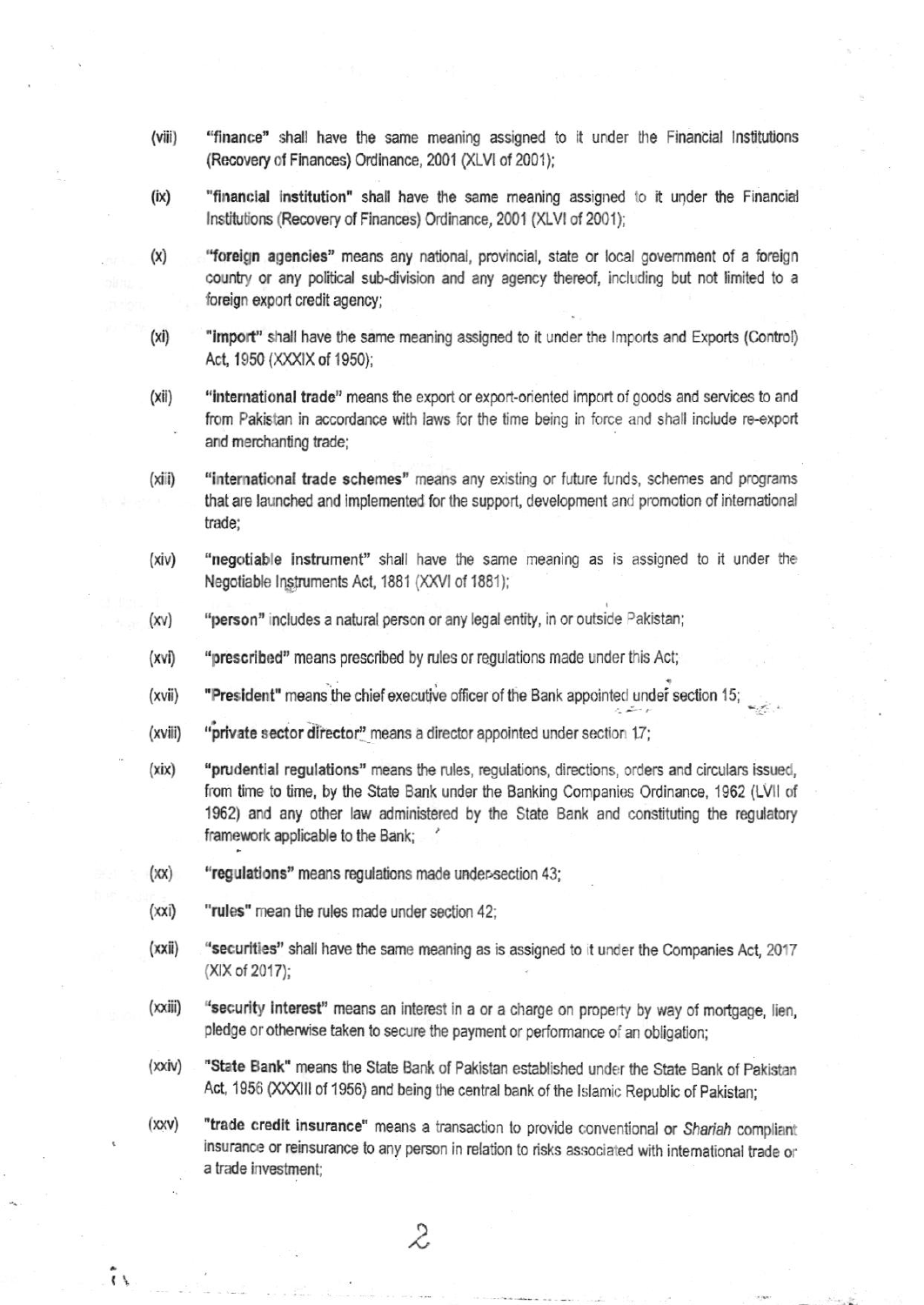- "trade financing" means a transaction to provide conventional or Shariah compliant finance to  $(xxvi)$ any person in relation to international trade or a trade investment;
- "trade investment" means an investment transaction, by way of debt or equity, by any person (xxvii) in or outside Pakistan for the establishment, expansion or acquisition of, or technology transfer, technical cooperation or development of intellectual property in relation to, an export or export oriented or import substituting business or industry; and
- "trade services" means a transaction to provide advisory, consulting or other support services (xxviii) to any person in connection with international trade or a trade investment.

#### **CHAPTER II**

### **ESTABLISHMENT OF THE BANK**

Establishment of the Bank.- (1) On commencement f this Act, the Export-Import Bank of 3. Pakistan shall stand established.

The Bank shall be a body corporate having perpetual succession and a common seal, and shall  $(2)$ by the said name sue and be sued.

The head office of the Bank shall be situated in Islamabad, or at such other place as the  $(3)$ Federal Government may, by notification in official Gazette, specify. The Bank may establish branches and offices anywhere in or outside Pakistan.

4. Bank deemed a financial institution.- Immediately on the commencement of this Act, the Federal Government shall, by notification in the official Gazette, declare the Bank as a financial institution under section 3A of the Banking Companies Ordinance, 1962 (LVII of 1962).

5. Dissolution and Transfer of assets of EXIM Bank of Pakistan Limited.-(1) Notwithstanding anything contained in the Companies Act, 2017 (XIX of 2017) and any other Pakistan law for the time being in force, the Federal Government shall, by an order published in the official Gazette, transfer to the Bank the whole of the undertaking of the existing EXIM Bank of Pakistan Limited.

(2) The order under sub-section (1) shall provide for-

 $\langle \ \rangle$ 

- (a) that all the assets, rights, powers, authorities, privileges and all properties, movable and immovable, cash and bank balances, reserve funds, investments and all other interests and rights in, or arising out of such properties and all, or part of, debts, liabilities and obligations of whatever kind of the existing Export-Import Bank of Pakistan Limited subsisting immediately before the date of the order shall stand transferred to and vest in the Bank:
- (b) that all the contracts entered into, or the rights, licences, approvals and consents acquired and all matters and things engaged to be done by, with or for the existing Export-Import Bank of Pakistan Limited before the date of the order shall be deemed to have been incurred, entered into, acquired or engaged to be done by, with or for the Bank, as the case may be;

(c) that all suits and other legal proceedings instituted by or against the existing Export-Import Bank of Pakistan Limited before the date of the order shall be deemed to be suits and proceedings instituted by or against the Bank as the case may be and be dealt with accordingly; and